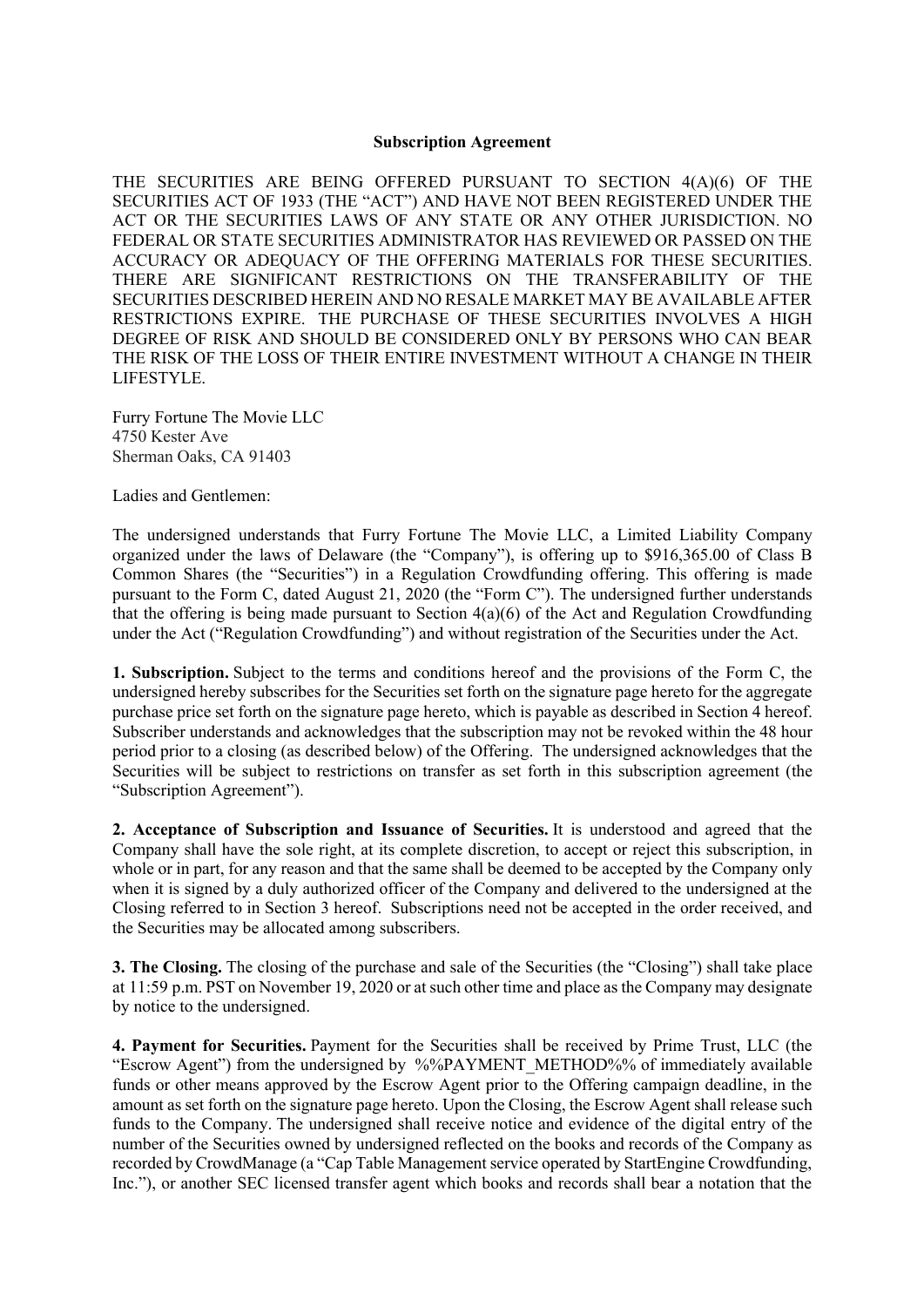Securities were sold in reliance upon Regulation CF.

(a) The Company is offering up to \$916,365.00 (the "Maximum Offering") of the Securities under Regulation CF (this "Offering"). The Company is attempting to raise a minimum amount of \$25,000.00 in this Offering (the "Minimum Offering ") with oversubscriptions to be allocated at the Company's discretion. The Company must receive commitments from investors in an amount totaling the Minimum Offering by November 19, 2020 (the "Offering Deadline") in order to receive any funds. If the sum of the investment commitments does not equal or exceed the Minimum Offering by the Offering Deadline, no Securities will be sold in the Offering, all investment commitments will be cancelled, and all committed funds will be returned to potential investors without interest or deductions. The Company has the right to extend the Offering Deadline at its discretion.

(b) The Offering is being made through OpenDeal Portal LLC dba Republic (the "Intermediary). In order to purchase the Securities, the undersigned agrees to complete the subscription process hosted by the Intermediary, including complying with the Intermediary's know your customer (KYC) and antimoney laundering (AML) policies. If you make an investment commitment under a name that is not your legal name, you may be unable to redeem their Security, indefinitely and nether the Intermediary nor the Company are required to correct any errors or omissions made by you. Investor funds will be held in escrow with Prime Trust, LLC until the Target Offering Amount of investments is reached. You may cancel an investment commitment until 48 hours prior to the Offering Deadline or a closing, whichever comes first using the cancellation mechanism provided by the Intermediary. If you use a credit card to invest, you must represent and warrant to not claim fraud or claw back your committed funds to cancel your investment commitment, any cancelled investment commitments must be requested through the Intermediary 48 hours prior to the Offering Deadline or closing.

(c) The Company will notify you when the Minimum Offering has been reached. If the Company reaches the Minimum Offering prior to the Offering Deadline, it may close the Offering at least five (5) days after reaching the Minimum Offering and providing notice to you. If any material change (other than reaching the Minimum Offering) occurs related to the Offering prior to the Offering Deadline, the Company will provide notice to you and receive reconfirmations from you if you have already made a commitment. If you do not reconfirm your investment commitment after a material change is made to the terms of the Offering, your investment commitment will be cancelled, and your committed funds will be returned without interest or deductions. If you do not cancel an investment commitment before the Target Offering Amount is reached, the funds will be released to the Company upon closing of the Offering and you will receive the Securities in exchange for your investment. Any investor funds received after the initial closing will be released to the Company upon a subsequent closing and the investor will receive Securities via Electronic Certificate/PDF in exchange for his or her investment as soon as practicable thereafter.

(d) Subscription agreements are not binding on the Company until accepted by the Company, which reserves the right to reject, in whole or in part, in its sole and absolute discretion, any subscription. If the Company rejects all or a portion of your subscription, your funds will be returned without interest or deduction.

(e) The price of the Securities was determined arbitrarily. The minimum amount that you may invest in the Offering is \$100.00.

**5. Representations and Warranties of the Company.** As of the Closing, the Company represents and warrants that:

a) The Company is duly formed and validly existing under the laws of Delaware with full power and authority to conduct its business as it is currently being conducted and to own its assets; and has secured any other authorizations, approvals, permits and orders required by law for the conduct by the Company of its business as it is currently being conducted.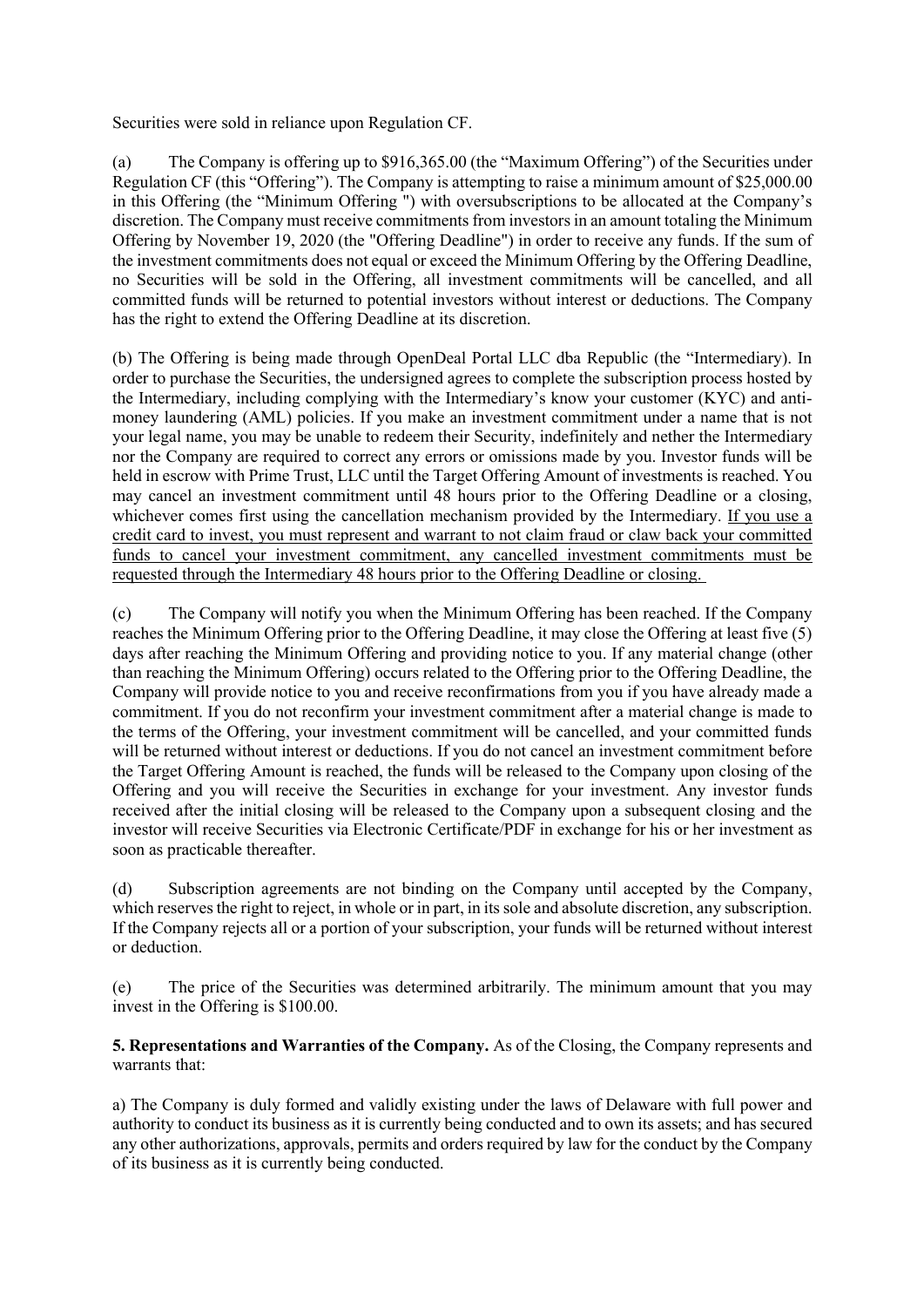b) The Securities have been duly authorized and, when issued, delivered and paid for in the manner set forth in this Subscription Agreement, will be validly issued, fully paid and nonassessable, and will conform in all material respects to the description thereof set forth in the Form C.

c) The execution and delivery by the Company of this Subscription Agreement and the consummation of the transactions contemplated hereby (including the issuance, sale and delivery of the Securities) are within the Company's powers and have been duly authorized by all necessary corporate action on the part of the Company. Upon full execution hereof, this Subscription Agreement shall constitute a valid and binding agreement of the Company, enforceable against the Company in accordance with its terms, except (i) as limited by applicable bankruptcy, insolvency, reorganization, moratorium, and other laws of general application affecting enforcement of creditors' rights generally, (ii) as limited by laws relating to the availability of specific performance, injunctive relief, or other equitable remedies and (iii) with respect to provisions relating to indemnification and contribution, as limited by considerations of public policy and by federal or state securities laws.

d) Assuming the accuracy of the undersigned's representations and warranties set forth in Section 6 hereof, no order, license, consent, authorization or approval of, or exemption by, or action by or in respect of, or notice to, or filing or registration with, any governmental body, agency or official is required by or with respect to the Company in connection with the execution, delivery and performance by the Company of this Subscription Agreement except (i) for such filings as may be required under Regulation Crowdfunding, or under any applicable state securities laws, (ii) for such other filings and approvals as have been made or obtained, or (iii) where the failure to obtain any such order, license, consent, authorization, approval or exemption or give any such notice or make any filing or registration would not have a material adverse effect on the ability of the Company to perform its obligations hereunder.

**6. Representations and Warranties of the Undersigned.** The undersigned hereby represents and warrants to and covenants with the Company that:

### *a) General.*

i. The undersigned has all requisite authority (and in the case of an individual, the capacity) to purchase the Securities, enter into this Subscription Agreement and to perform all the obligations required to be performed by the undersigned hereunder, and such purchase will not contravene any law, rule or regulation binding on the undersigned or any investment guideline or restriction applicable to the undersigned.

ii. The undersigned is a resident of the state set forth on the signature page hereto and is not acquiring the Securities as a nominee or agent or otherwise for any other person.

iii. The undersigned will comply with all applicable laws and regulations in effect in any jurisdiction in which the undersigned purchases or sells Securities and obtain any consent, approval or permission required for such purchases or sales under the laws and regulations of any jurisdiction to which the undersigned is subject or in which the undersigned makes such purchases or sales, and the Company shall have no responsibility therefor.

iv. Including the amount set forth on the signature page hereto, in the past 12 month period, the undersigned has not exceeded the investment limit as set forth in Rule  $100(a)(2)$  of Regulation Crowdfunding.

v. The undersigned has been informed and is aware that the Securities do not have voting rights.

vi. The undersigned has been informed and is aware that prior to any distribution of profits taking place as set out in the Operating Agreement of the Company, the Company intends, if authorized by its Board of Managers, to return all capital contributions used to purchase the Securities to all shareholders. If a return of capital contributions is made by the Company and less than the full amount of the total capital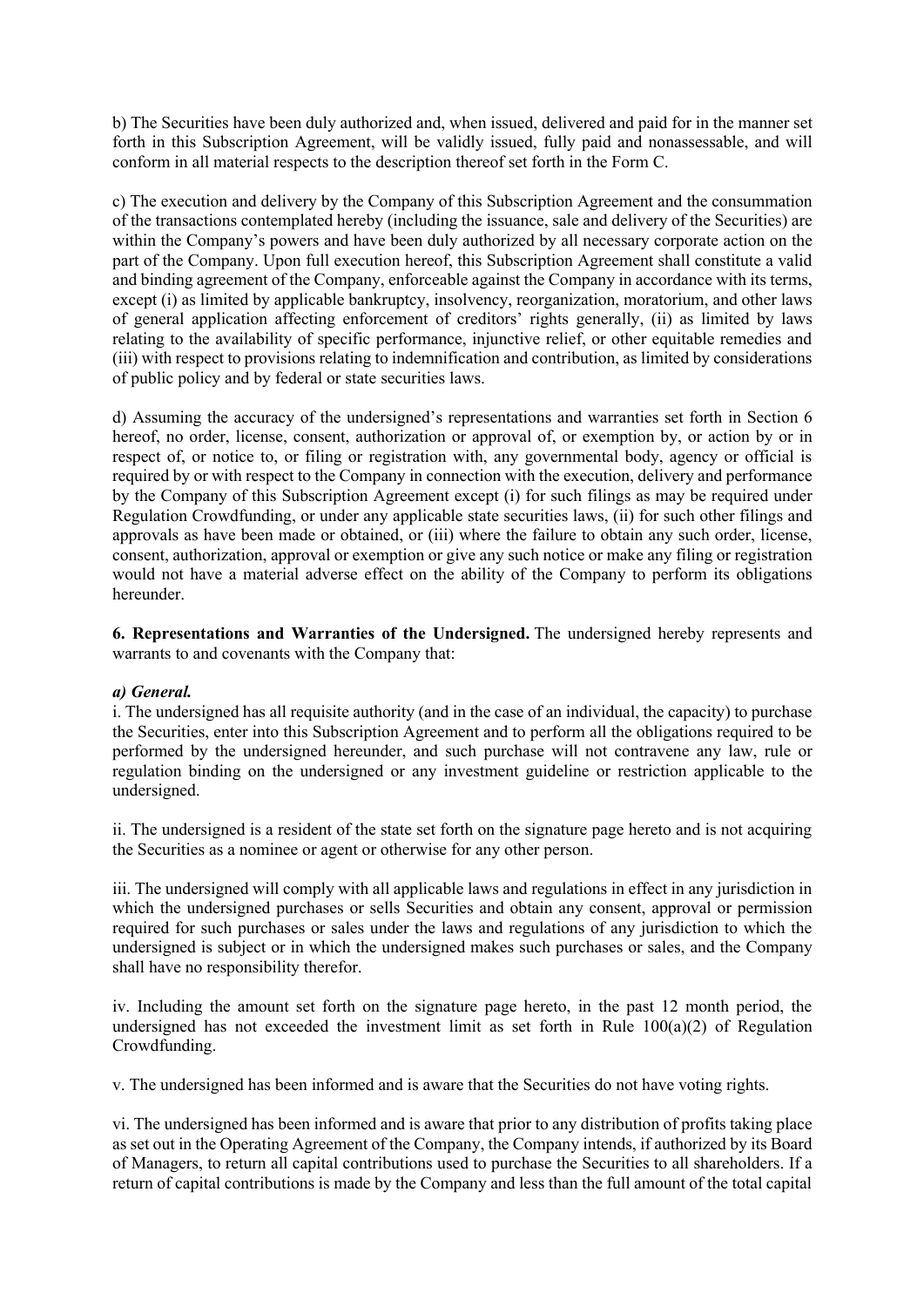contributions of all shareholders is made, then each shareholder shall receive a pro rata amount of such returned capital contribution based on the percentage that shareholders has of all capital contributed to the Company. If such a partial return of capital contributions is made, no distribution of profits shall be made until all capital contributions are returned to each shareholder.

## *b) Information Concerning the Company.*

i. The undersigned has reviewed a copy of the Form C. With respect to information provided by the Company, the undersigned has relied solely on the information contained in the Form C to make the decision to purchase the Securities.

ii. The undersigned understands and accepts that the purchase of the Securities involves various risks, including the risks outlined in the Form C and in this Subscription Agreement. The undersigned represents that it is able to bear any and all loss associated with an investment in the Securities.

iii. The undersigned confirms that it is not relying and will not rely on any communication (written or oral) of the Company, Republic, or any of their respective affiliates, as investment advice or as a recommendation to purchase the Securities. It is understood that information and explanations related to the terms and conditions of the Securities provided in the Form C or otherwise by the Company, Republic or any of their respective affiliates shall not be considered investment advice or a recommendation to purchase the Securities, and that neither the Company, Republic nor any of their respective affiliates is acting or has acted as an advisor to the undersigned in deciding to invest in the Securities. The undersigned acknowledges that neither the Company, Republic nor any of their respective affiliates have made any representation regarding the proper characterization of the Securities for purposes of determining the undersigned's authority or suitability to invest in the Securities.

iv. The undersigned is familiar with the business and financial condition and operations of the Company, all as generally described in the Form C. The undersigned has had access to such information concerning the Company and the Securities as it deems necessary to enable it to make an informed investment decision concerning the purchase of the Securities.

v. The undersigned understands that, unless the undersigned notifies the Company in writing to the contrary at or before the Closing, each of the undersigned's representations and warranties contained in this Subscription Agreement will be deemed to have been reaffirmed and confirmed as of the Closing, taking into account all information received by the undersigned.

vi. The undersigned acknowledges that the Company has the right in its sole and absolute discretion to abandon this offering at any time prior to the completion of the offering. This Subscription Agreement shall thereafter have no force or effect and the Company shall return any previously paid subscription price of the Securities, without interest thereon, to the undersigned.

vii. The undersigned understands that no federal or state agency has passed upon the merits or risks of an investment in the Securities or made any finding or determination concerning the fairness or advisability of this investment.

**viii.** Undersigned has up to 48 hours before the campaign end date to cancel the purchase and get a full refund

### *c) No Guaranty.*

i. The undersigned confirms that the Company has not (A) given any guarantee or representation as to the potential success, return, effect or benefit (either legal, regulatory, tax, financial, accounting or otherwise) of an investment in the Securities or (B) made any representation to the undersigned regarding the legality of an investment in the Securities under applicable legal investment or similar laws or regulations. In deciding to purchase the Securities, the undersigned is not relying on the advice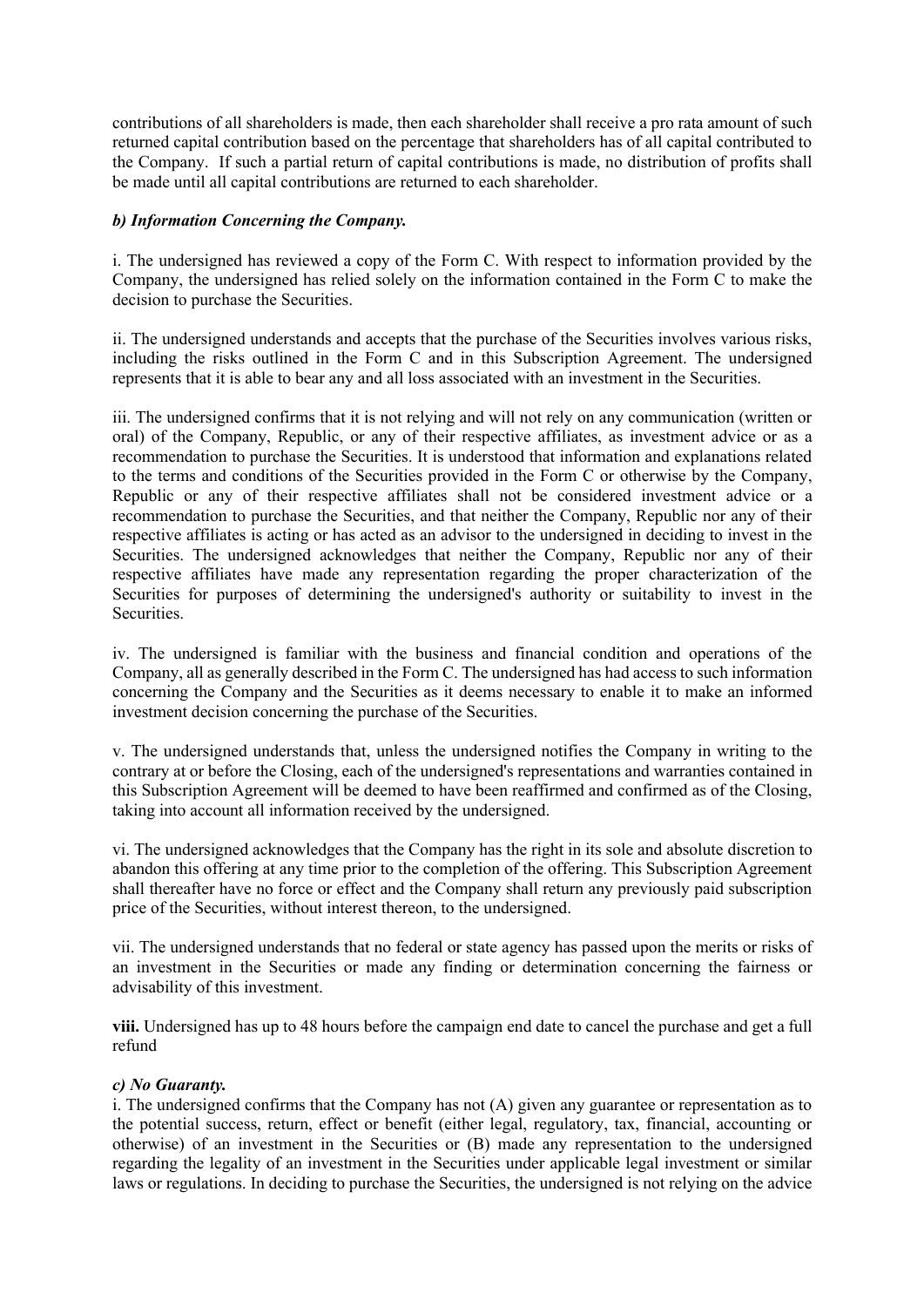or recommendations of the Company and the undersigned has made its own independent decision, alone or in consultation with its investment advisors, that the investment in the Securities is suitable and appropriate for the undersigned.

# *d) Status of Undersigned.*

i. The undersigned has such knowledge, skill and experience in business, financial and investment matters that the undersigned is capable of evaluating the merits and risks of an investment in the Securities. With the assistance of the undersigned's own professional advisors, to the extent that the undersigned has deemed appropriate, the undersigned has made its own legal, tax, accounting and financial evaluation of the merits and risks of an investment in the Securities and the consequences of this Subscription Agreement. The undersigned has considered the suitability of the Securities as an investment in light of its own circumstances and financial condition and the undersigned is able to bear the risks associated with an investment in the Securities and its authority to invest in the Securities.

# *e) Restrictions on Transfer or Sale of Securities.*

i. The undersigned is acquiring the Securities solely for the undersigned's own beneficial account, for investment purposes, and not with a view to, or for resale in connection with, any distribution of the Securities. The undersigned understands that the Securities have not been registered under the Securities Act or any state securities laws by reason of specific exemptions under the provisions thereof which depend in part upon the investment intent of the undersigned and of the other representations made by the undersigned in this Subscription Agreement. The undersigned understands that the Company is relying upon the representations and agreements contained in this Subscription Agreement (and any supplemental information) for the purpose of determining whether this transaction meets the requirements for such exemptions.

ii. The undersigned understands that the Securities are restricted from transfer for a period of time under applicable federal securities laws and that the Securities Act and the rules of the U.S. Securities and Exchange Commission (the "Commission") provide in substance that the undersigned may dispose of the Securities only pursuant to an effective registration statement under the Securities Act, an exemption therefrom or as further described in Section 227.501 of Regulation Crowdfunding, after which certain state restrictions may apply. The undersigned understands that the Company has no obligation or intention to register any of the Securities, or to take action so as to permit sales pursuant to the Securities Act. Even when the Securities become freely transferable, a secondary market in the Securities may not develop. Consequently, the undersigned understands that the undersigned must bear the economic risks of the investment in the Securities for an indefinite period of time.

iii. The undersigned agrees: (A) that the undersigned will not sell, assign, pledge, give, transfer or otherwise dispose of the Securities or any interest therein, or make any offer or attempt to do any of the foregoing, except pursuant to Section 227.501 of Regulation Crowdfunding.

# *f) Uncertificated Shares.*

i. The undersigned acknowledges that the Company is authorized to issue uncertificated shares, and hereby waives the undersigned's right to receive a stock certificate representing the securities and consents and agrees to the issuance of uncertificated shares.

**7. Conditions to Obligations of the Undersigned and the Company.** The obligations of the undersigned to purchase and pay for the Securities specified on the signature page hereto and of the Company to sell the Securities are subject to the satisfaction at or prior to the Closing of the following conditions precedent: the representations and warranties of the Company contained in Section 5 hereof and of the undersigned contained in Section 6 hereof shall be true and correct as of the Closing in all respects with the same effect as though such representations and warranties had been made as of the Closing.

### **8. Revisions to Manner of Holding.**

In the event that statutory or regulatory changes are adopted such that it becomes possible for companies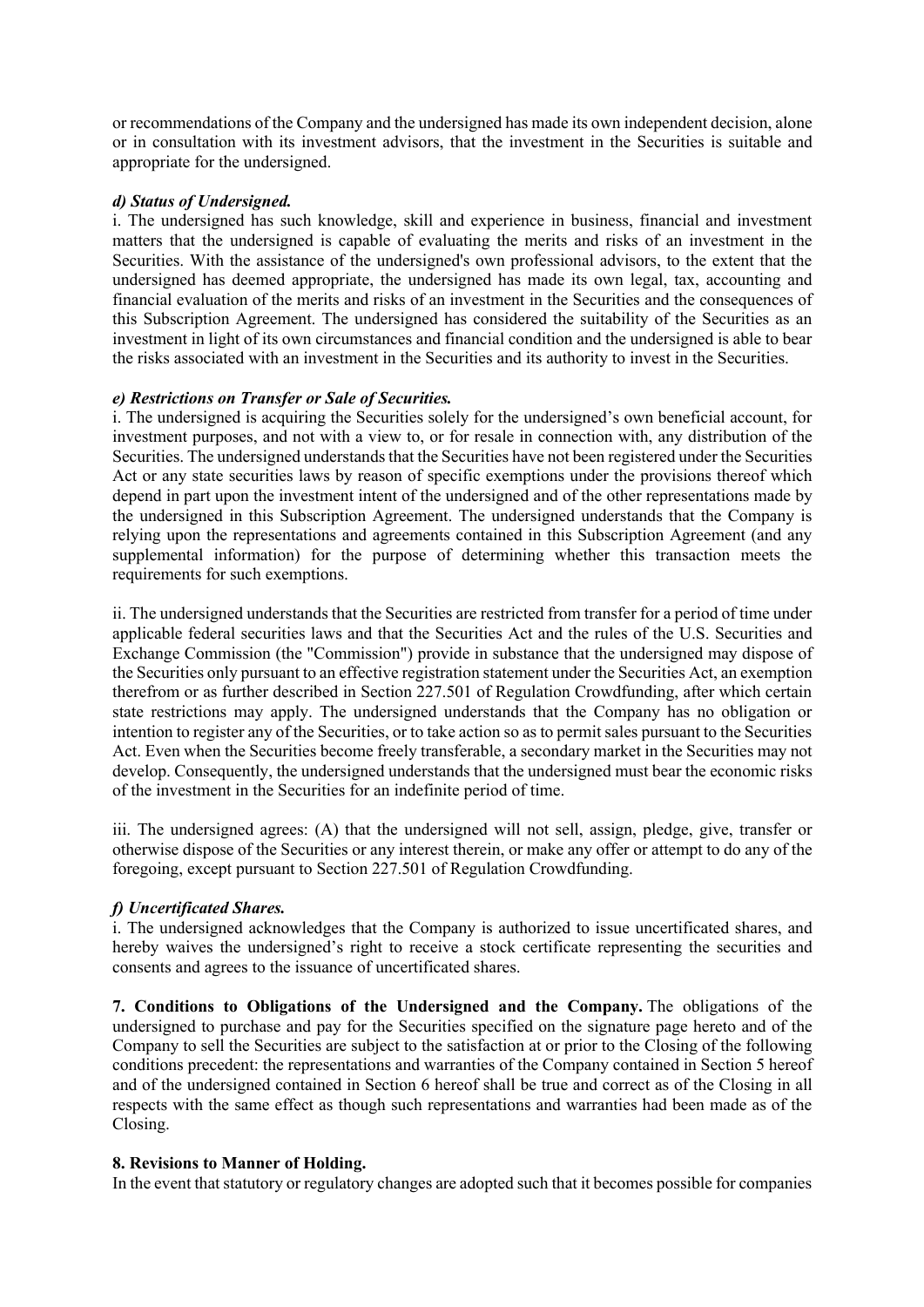whose purpose is limited to acquiring, holding and disposing of securities issued by a single company ("Crowdfunding SPVs") to make offerings under Section  $4(a)(6)$ , the undersigned agrees to exchange the Securities for securities issued by a Crowdfunding SPV in a transaction complying with the requirements of Section 3(a)(9) of the Act. The undersigned agrees that in the event the undersigned does not provide information sufficient to effect such exchange in a timely manner, the Company may repurchase the Securities at a price to be determined by the Board of Directors.

**9. Obligations Irrevocable.** Following the Closing, the obligations of the undersigned shall be irrevocable.

**10. Waiver, Amendment.** Neither this Subscription Agreement nor any provisions hereof shall be modified, changed, discharged or terminated except by an instrument in writing, signed by the party against whom any waiver, change, discharge or termination is sought.

**11. Assignability.** Neither this Subscription Agreement nor any right, remedy, obligation or liability arising hereunder or by reason hereof shall be assignable by either the Company or the undersigned without the prior written consent of the other party.

**12. Waiver of Jury Trial.** THE UNDERSIGNED IRREVOCABLY WAIVES ANY AND ALL RIGHT TO TRIAL BY JURY WITH RESPECT TO ANY LEGAL PROCEEDING ARISING OUT OF THE TRANSACTIONS CONTEMPLATED BY THIS SUBSCRIPTION AGREEMENT.

**13. Submission to Jurisdiction.** With respect to any suit, action or proceeding relating to any offers, purchases or sales of the Securities by the undersigned ("Proceedings"), the undersigned irrevocably submits to the jurisdiction of the federal or state courts located in Los Angeles, California which submission shall be exclusive unless none of such courts has lawful jurisdiction over such Proceedings.

**14. Governing Law.** This Subscription Agreement shall be governed by and construed in accordance with the laws of the State of California, without regard to conflict of law principles thereof.

**15. Section and Other Headings.** The section and other headings contained in this Subscription Agreement are for reference purposes only and shall not affect the meaning or interpretation of this Subscription Agreement.

**16. Counterparts.** This Subscription Agreement may be executed in any number of counterparts, each of which when so executed and delivered shall be deemed to be an original and all of which together shall be deemed to be one and the same agreement.

**17. Notices.** All notices and other communications provided for herein shall be in writing and shall be deemed to have been duly given if delivered personally or sent by registered or certified mail, return receipt requested, postage prepaid or email to the following addresses (or such other address as either party shall have specified by notice in writing to the other):

| If<br>to.<br>Company:    | the   Furry Fortune The Movie LLC<br>4750 Kester Ave<br>Sherman Oaks, CA 91403<br>E-mail: bradwilsonmail@gmail.com<br><b>Attention: Brad Wilson</b> |
|--------------------------|-----------------------------------------------------------------------------------------------------------------------------------------------------|
| with<br>copy<br>a<br>to: | Attention: Kendall Almerico<br>E-mail: almericolaw@gmail.com                                                                                        |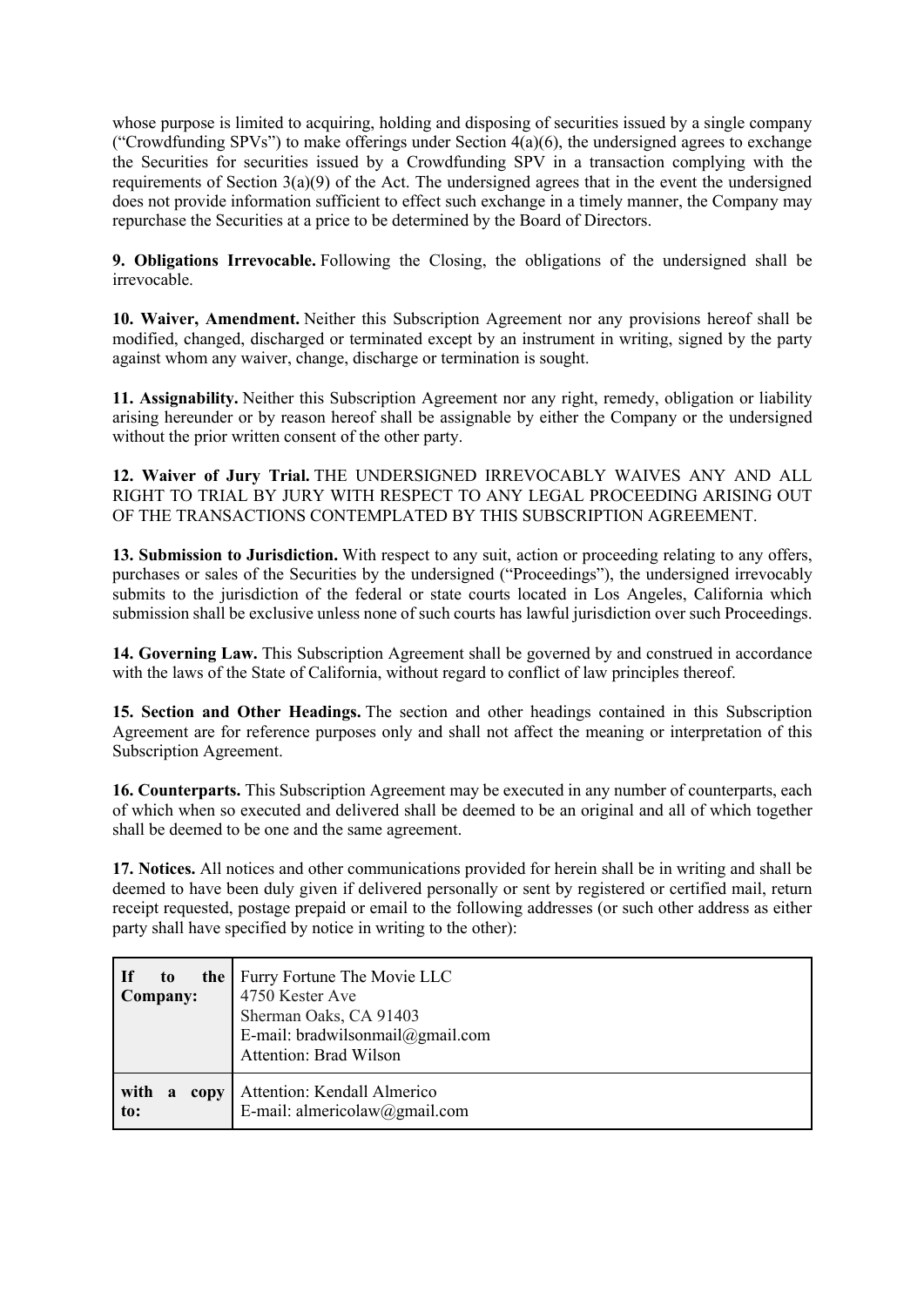| $\vert$ If<br>the<br>t <sub>0</sub> |            |
|-------------------------------------|------------|
| <b>Purchaser:</b>                   | : mail:    |
|                                     | Attention: |

**18. Binding Effect.** The provisions of this Subscription Agreement shall be binding upon and accrue to the benefit of the parties hereto and their respective heirs, legal representatives, successors and assigns.

**19. Survival.** All representations, warranties and covenants contained in this Subscription Agreement shall survive (i) the acceptance of the subscription by the Company, (ii) changes in the transactions, documents and instruments described in the Form C which are not material or which are to the benefit of the undersigned and (iii) the death or disability of the undersigned.

**20. Notification of Changes.** The undersigned hereby covenants and agrees to notify the Company upon the occurrence of any event prior to the closing of the purchase of the Securities pursuant to this Subscription Agreement, which would cause any representation, warranty, or covenant of the undersigned contained in this Subscription Agreement to be false or incorrect.

**21. Severability.** If any term or provision of this Subscription Agreement is invalid, illegal or unenforceable in any jurisdiction, such invalidity, illegality or unenforceability shall not affect any other term or provision of this Subscription Agreement or invalidate or render unenforceable such term or provision in any other jurisdiction.

**22. Agreement to Be Bound By Operating Agreement.** By signing this document, you agree to be bound by the Furry Fortune The Movie LLC Operating Agreement. Your signature on this document binds you to all terms and conditions of the Furry Fortune The Movie LLC Operating Agreement, and any amendment to the Furry Fortune The Movie LLC Operating Agreement that may occur in the future. You hereby waive the right to sign a joinder or similar document to be bound by the Furry Fortune The Movie LLC Operating Agreement, but rather agree that you have read said agreement, agree with the terms, and agree to be bound by the Furry Fortune The Movie LLC Operating Agreement by signing below.

[SIGNATURE PAGE FOLLOWS]